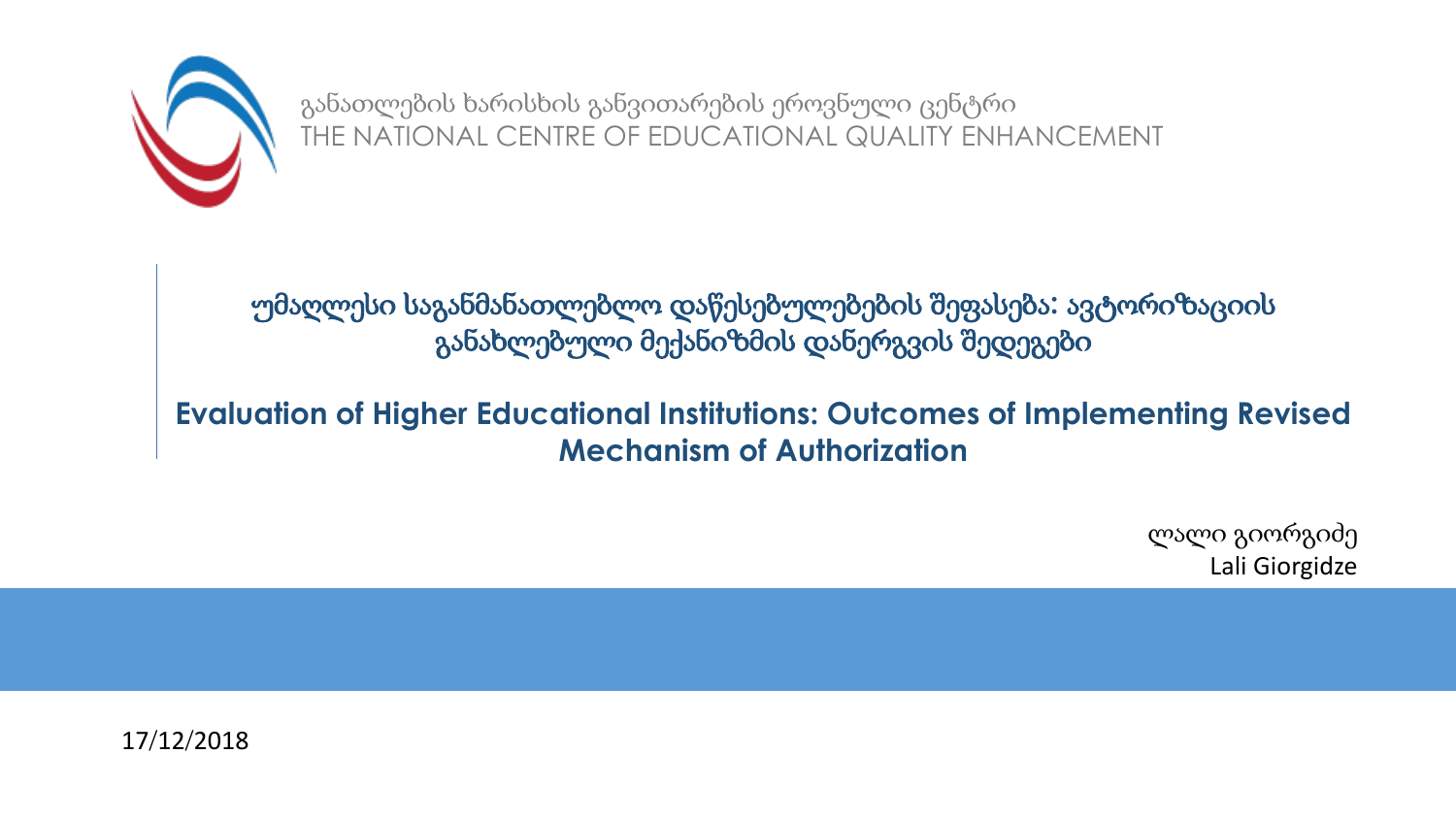

განათლების ხარისხის განვითარების ეროვნული ცენტრი THE NATIONAL CENTRE OF EDUCATIONAL QUALITY ENHANCEMENT

# რეფორმის ეტაპები / Reform Stages



•Initiating Reform

- რეფორმის დანერგვა (პილოტირება)
- •Piloting the implementation of the reform
- რეფორმის დანერგვის პირველი ეტაპი და მისი შედეგები
- •Launching change implementation and the first outcomes

2018

შემდეგი ნაბიჯები Further Steps





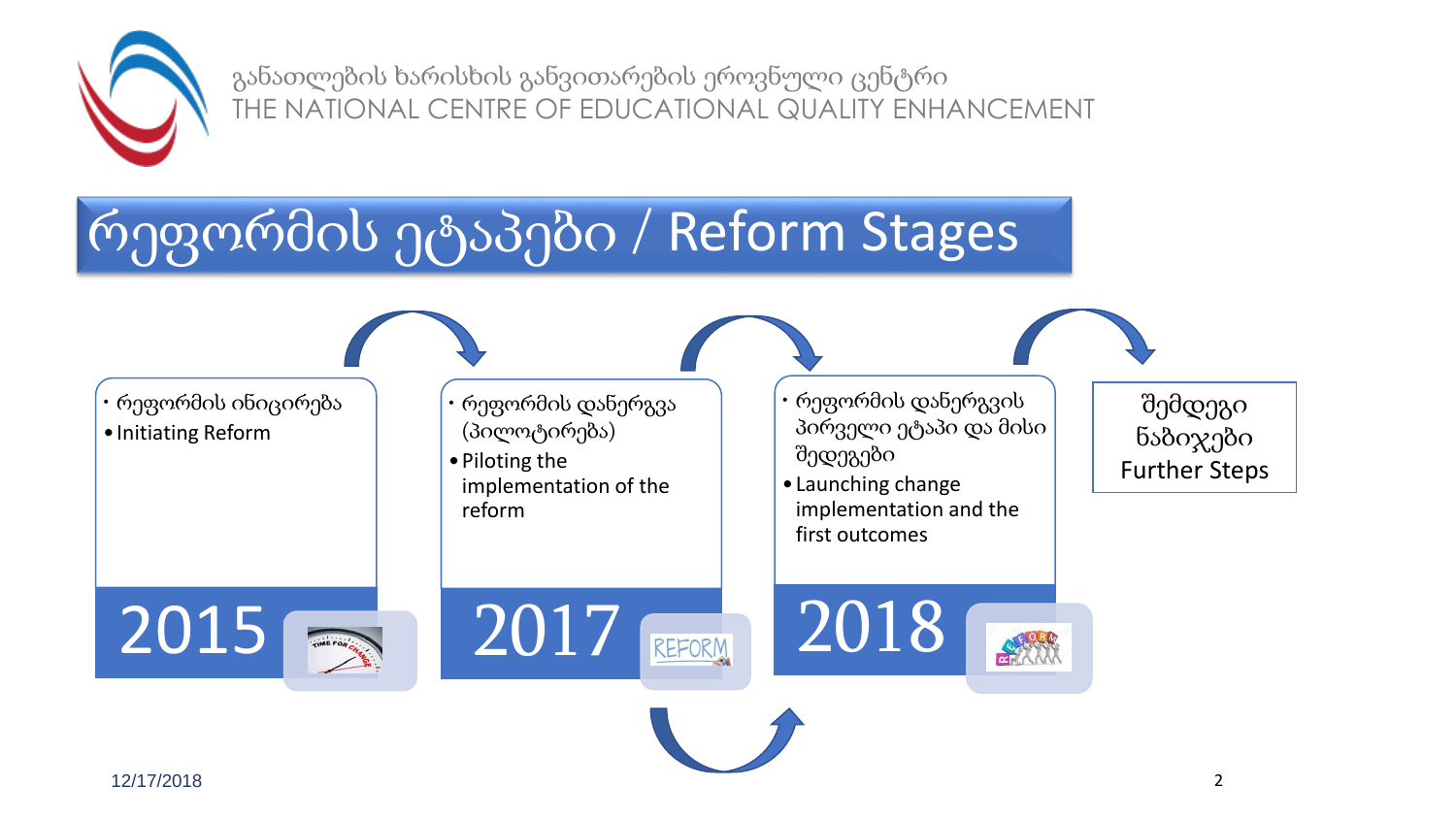რაოდენობრივი მაჩვენებლები - 2018

NUMERICAL DATA - 2018

განათლების ხარისხის განვითარების ეროვნული ცენტრი THE NATIONAL CENTRE OF EDUCATIONAL QUALITY ENHANCEMENT



| საავტორიზაციო<br>  განაცხადების საერთო<br>  რაოდენობა: 29 <sup> </sup> | <b>Total number of applications for</b><br>institutional evaluation: 29 |
|------------------------------------------------------------------------|-------------------------------------------------------------------------|
| კერძო უნივერსიტეტები - 16                                              | Private HEIs - 16                                                       |
| სახელმწიფო უნივერსიტეტები - 13                                         | State HEIs - 13                                                         |
| უარი ეთქვა ავტორიზაციაზე - 4                                           | Number of HEIs denied authorization - 4                                 |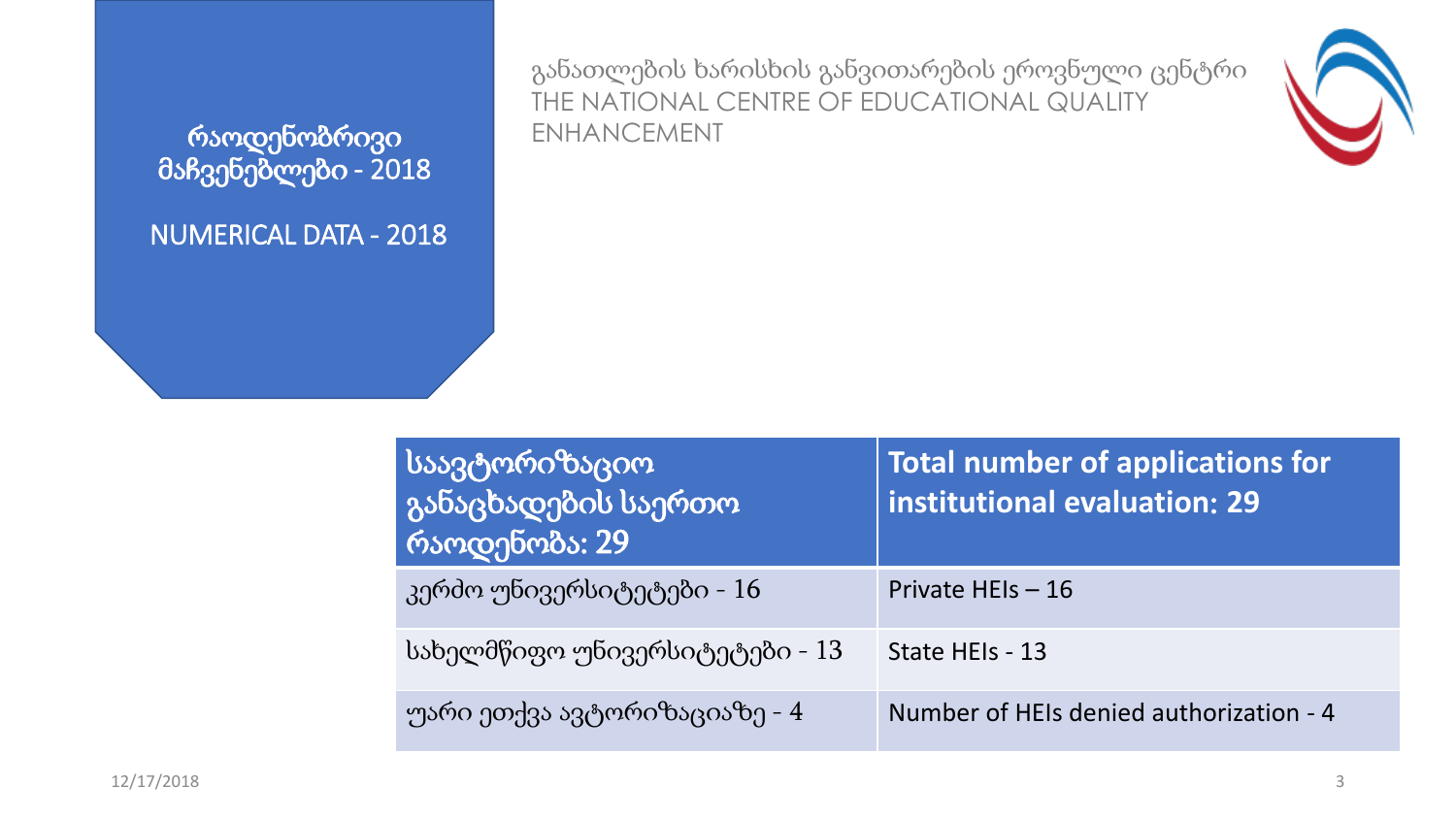THE NATIONAL CENTRE OF EDUCATIONAL QUALITY ENHANCEMENT განათლების ხარისხის განვითარების ეროვნული ცენტრი



მონაცემები უსდ-ებისათვის ავტორიზაციის მინიჭების შესახებ დამატებითი პირობებით **Data on granting authorization to HEIs with additional conditions**



 $\blacksquare$  მიენიჭა ავტორიზაცია დამატებითი პირობების გარეშე / unconditional authorization

- $\blacksquare$  მიენიჭა ავტორიზაცია + ანგარიშის წარმოდგენა / authorization + report after 1 year
- მიენიჭა ავტორიზაცია 2 წლის შემდეგ მონიტორინგის განხორციელების პირობით / authorization + monitoring in 2 years
- მიენიჭა ავტორიზაცია სტუდენტების მიღების 1 წლით შეზღუდვის უფლებით / authorization + no student enrollments during 1 year

| დამატებითი პირობებით<br>ავტორიზებული უსდ-ების რ-ბა<br><b>2018 წელს</b> | <b>Number of authorized HEIs with</b><br>additional conditions in 2018 |
|------------------------------------------------------------------------|------------------------------------------------------------------------|
| მიენიჭა ავტორიზაცია                                                    | Have been granted authorization with                                   |
| დამატებითი პირობების გარეშე: 4                                         | no additional conditions: 4                                            |
| მიენიჭა ავტორიზაცია + ანგარიშის                                        | Have been granted authorization +                                      |
| წარმოდგენა: 16                                                         | submitting a report in 1 year: 16                                      |
| მიენიჭა ავტორიზაცია 2 წლის                                             | Have been granted authorization +                                      |
| შემდეგ მონიტორინგის                                                    | monitoring in two years or not allowed                                 |
| განხორციელების პირობით: 7                                              | to enroll students during 1 year: 7                                    |
| მიენიჭა ავტორიზაცია                                                    | Have been granted authorization on                                     |
| სტუდენტების მიღების 1 წლით                                             | the condition of not being allowed to                                  |
| შეზღუდვის უფლებით: 2                                                   | enroll students during 1 year: 2                                       |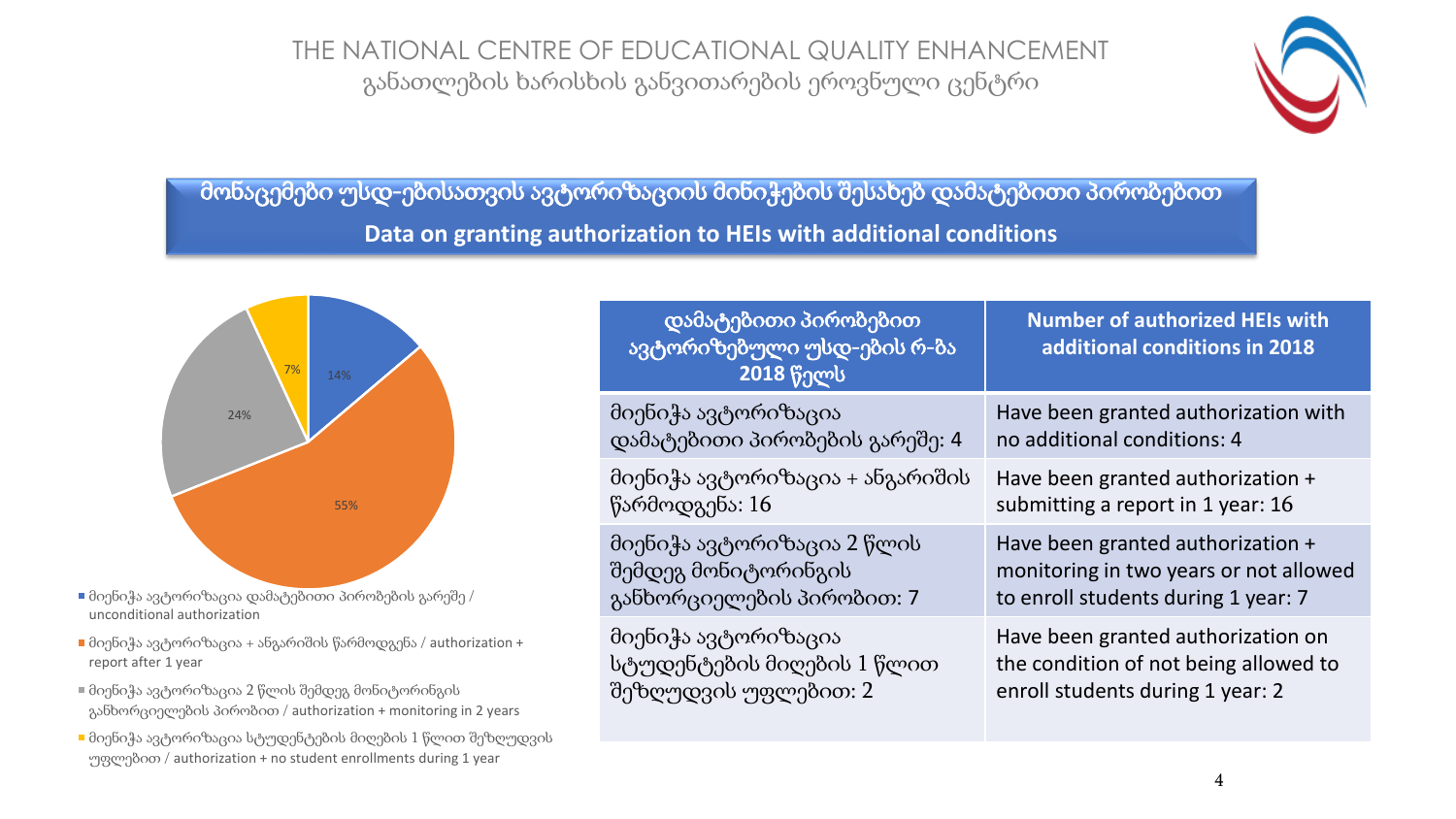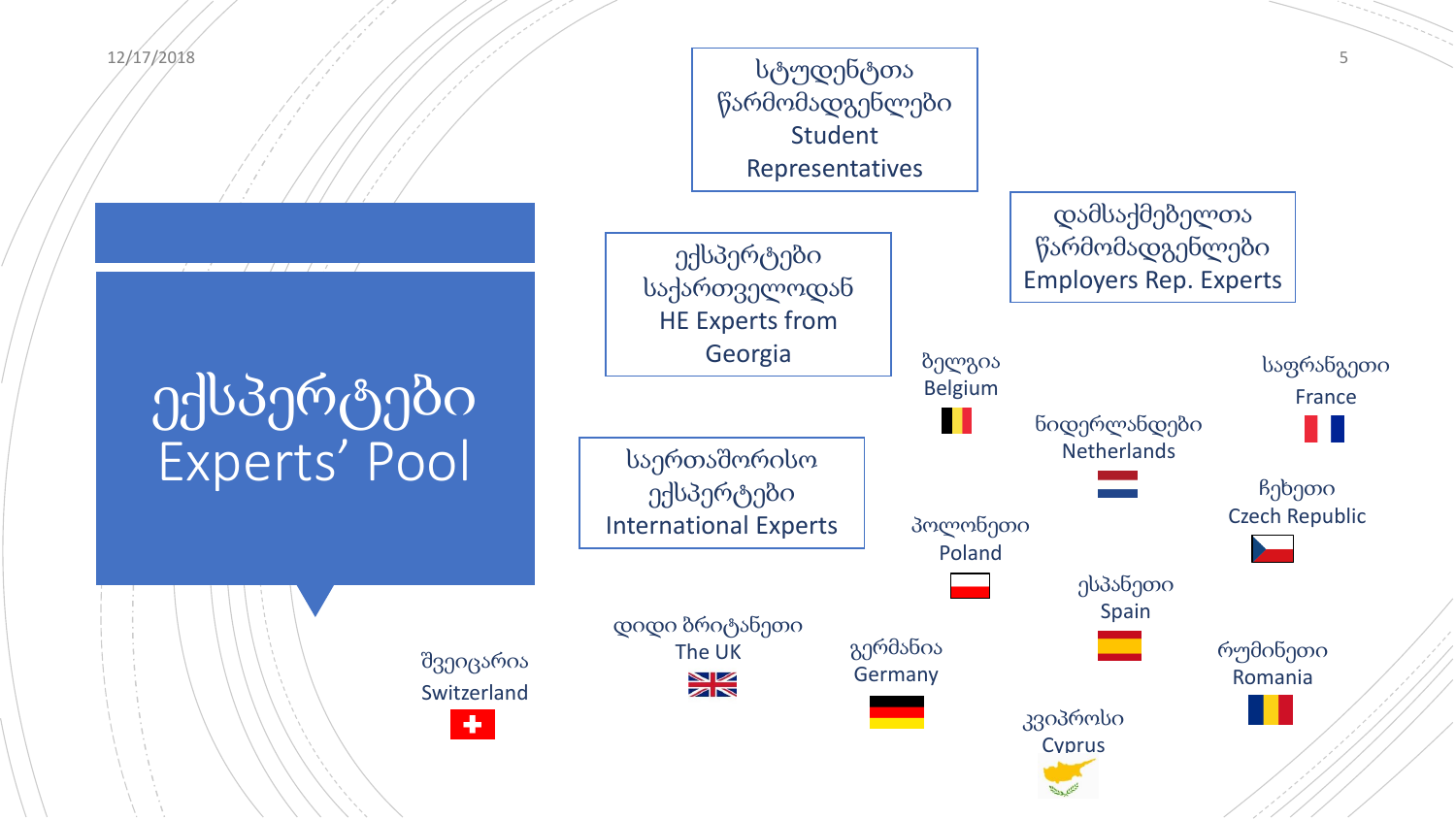

## ძირითადი რეკომენდაციები უსდ-ებისათვის Key Recommendations for HEIs

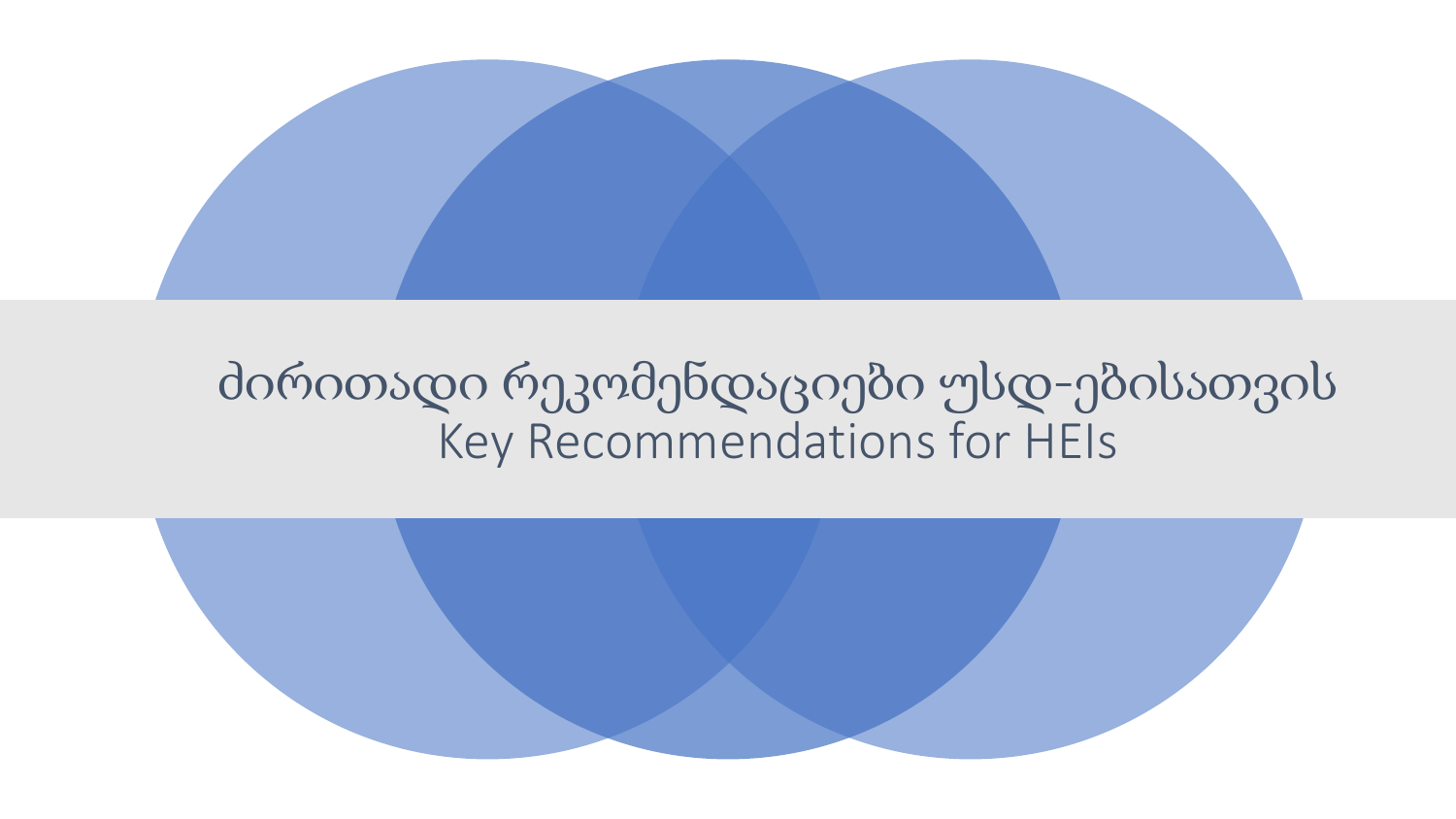### 1. მისია და სტრატეგია / 1. Mission and Strategy კერძო უსდ-ები / **Private HEIs** სახელმწიფო უსდ-ები / **State HEIs**

- მისიის განაცხადი უნდა იყოს უსდ-ს ზომისა და რესურსებს შესაბამისი / Mission statement to be consistent with the size & available resources of HEIs
- მისია უნდა იყოს გაზიარებული სტუდენტებისა და პერსონალის მიერ / Mission to be shared with the HEI community
- სტრატეგიული დაგეგმვის მეთოდოლოგიის გაუმჯობესება, პრიორიტეტების განსაზღვრა და მონიტორინგის სისტემის შემუშავება / Improving strategic planning methodology, prioritizing & setting up performance monitoring system
- სოციალური აქტივობების დანერგვა, რაც საშუალებას მისცემს სტუდენტებს ისწავლონ თუ როგორ გახდნენ საზოგადოების გარდამქმნელი სოციალური აგენტები / Define and create social activities so that students can learn to be social agents
- სამოქმედო გეგმის შესრულების მონიტორინგის მიზნით გაზომვადი შესრულების ინდიკატორების შემუშავება / for monitoring purposes Include measurable performance indicators in action plan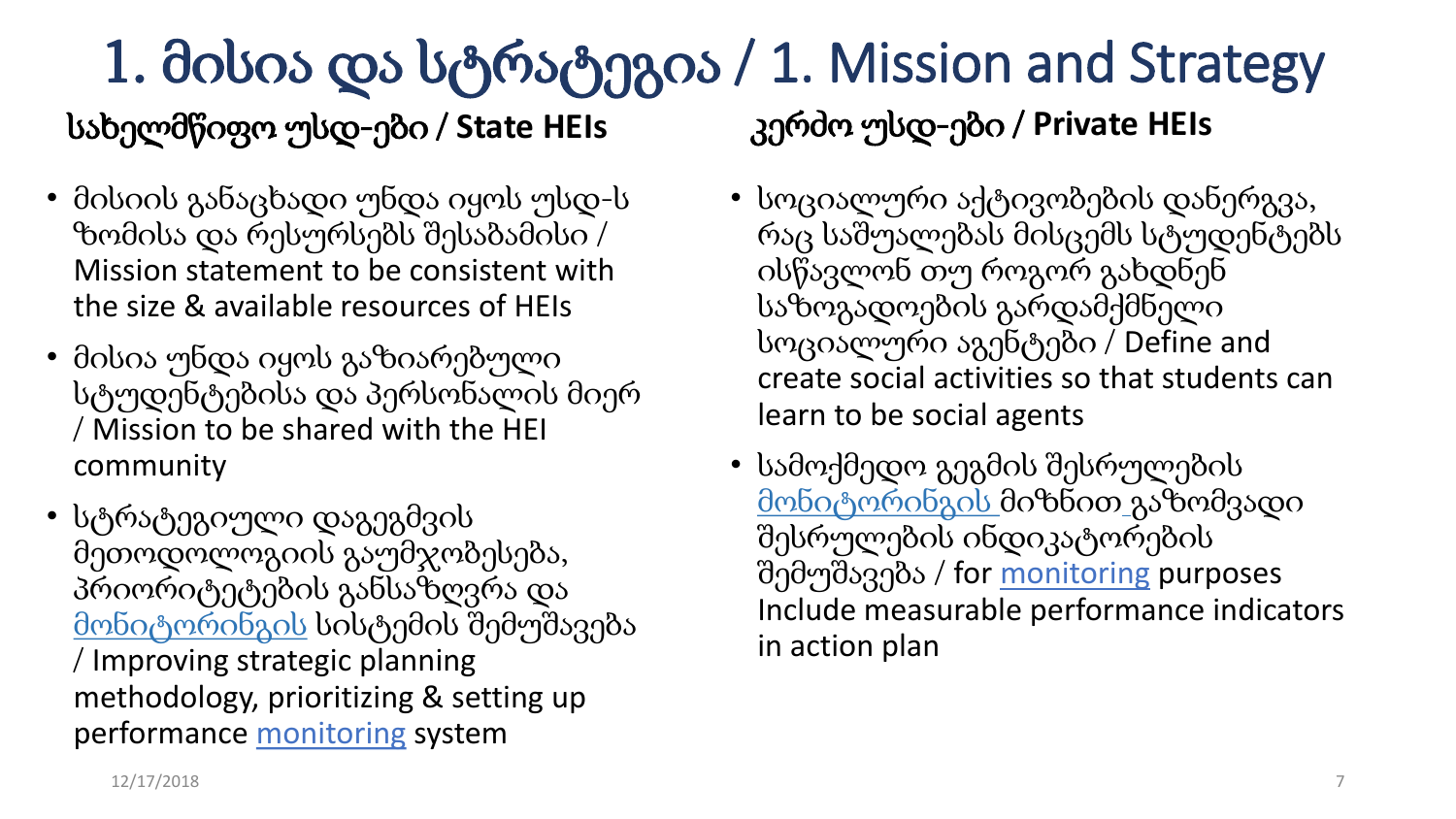2. ორგ. სტრუქტურა და მართვა 2. Org. Structure & Management

### კერძო უსდ-ები / **Private HEIs**

- შიდა პროცედურების ფორმალიზება /formalizing the internal procedures
- სტუდენტების ჩართულობის გაზრდა გადაწყვეტილებების მიღების პროცესში / enhance students' involvement in decision-making
- აკადემიური პერსონალის როლის გაზრდა შიდა ხარისხის უზრუნველყოფაში / more focus on the involvement of staff in internal quality assurance

სახელმწიფო უსდ-ები / **State HEIs**

- ორგანიზაციული სტრუქტურისა და მენეჯმენტის პროცესების მოდერნიზება / modernizing organizational structure and management processes
- მუშაობა ხარისხის კულტურის ჩამოყალიბებისათვის მართვის ყველა პროცესში / quality assurance work toward establishing a quality culture for all processes

- ცნობიერების ამაღლება აკადემიური კეთილსინდისიერების შესახებ
- need to raise awareness on academic honesty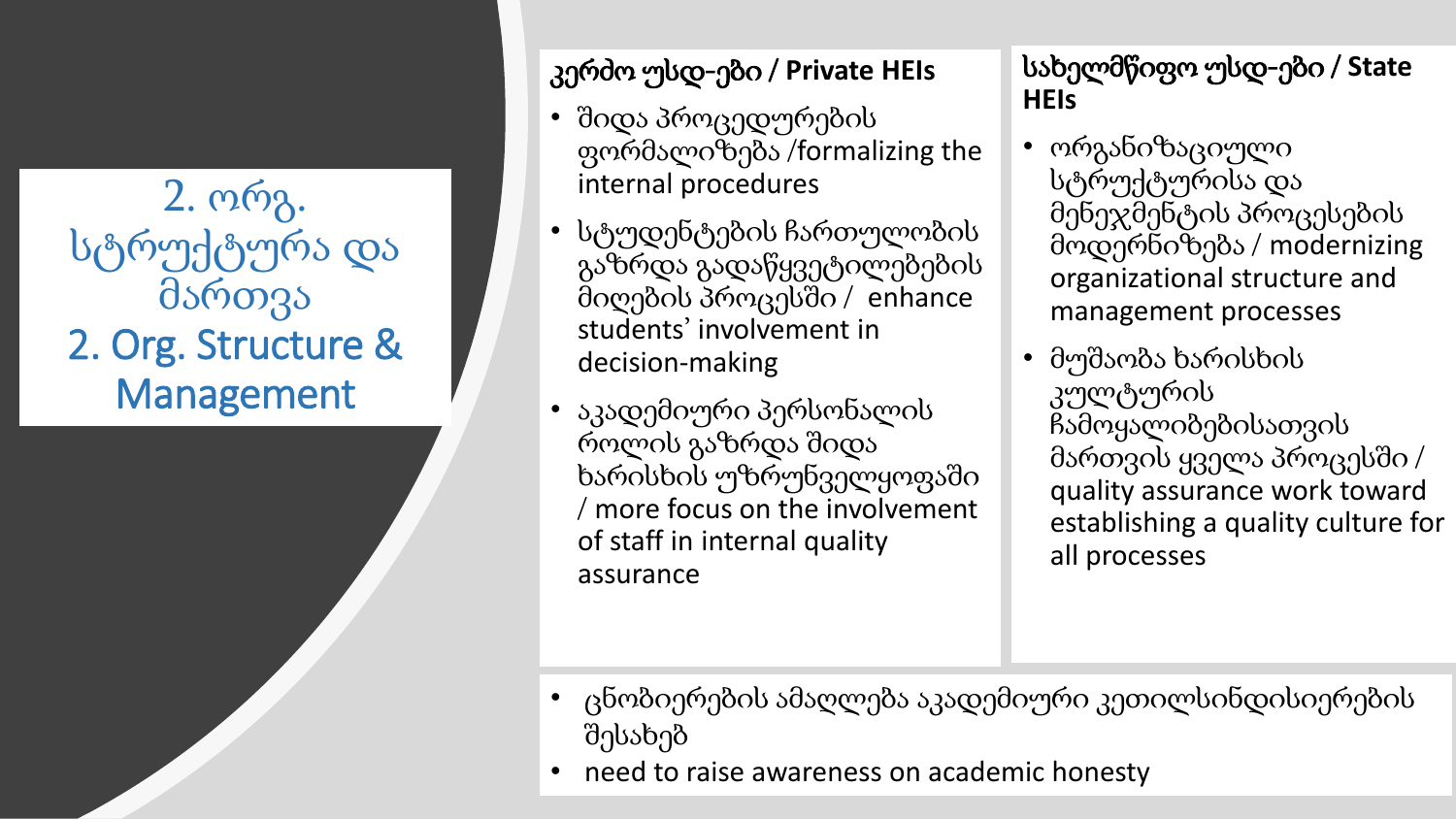## 3. პროგრამები

## 3. Programmes

#### სახელმწიფო უსდ-ები / **State HEIs**

- მეტი აქცენტი უნარების განვითარებაზე / more skills training
- სტუდენტების ჩართულობის გაზრდა პროგრამების შემუშავებაში და მათი ინტერესის გათვალისწინება ინგლისურენოვანი პროგრამების მომზადების კუთხით / Involve more students in the development of programs and to consider their interests in English language learning
- ინდივიდულური საჭიროებების დადგენა და შესაბამისი მიდგომების გამოყენება სწავლებისას / identifying individual learning needs and applying appropriate approaches
- ლექტორების მიერ პირდაპრი უკუკავშირის მიცემის საჭიროება სტუდენტებისათვის / Need of providing direct feedback to students

#### კერძო უსდ-ები / **State HEIs**

- პროგრამების შინაარსის შესაბამისობა ბაზრის მოთხოვნებთან / Need of aligning programmes with market/employers' needs
- სწავლება რეალურ სამუშაო გარემოში / Need of training in real work environment
- უცხო ენის ცოდნის დონის განსაზღვრა პროგრამაზე დაშვების პირობებში / oreign language proficiency level shall be clearly defined at entry level
- სტაჟირების ფარგლებში მიღწეული შედეგების შეფასება / internship results to be carefully evaluated in view of the internship learning outcomes and the programme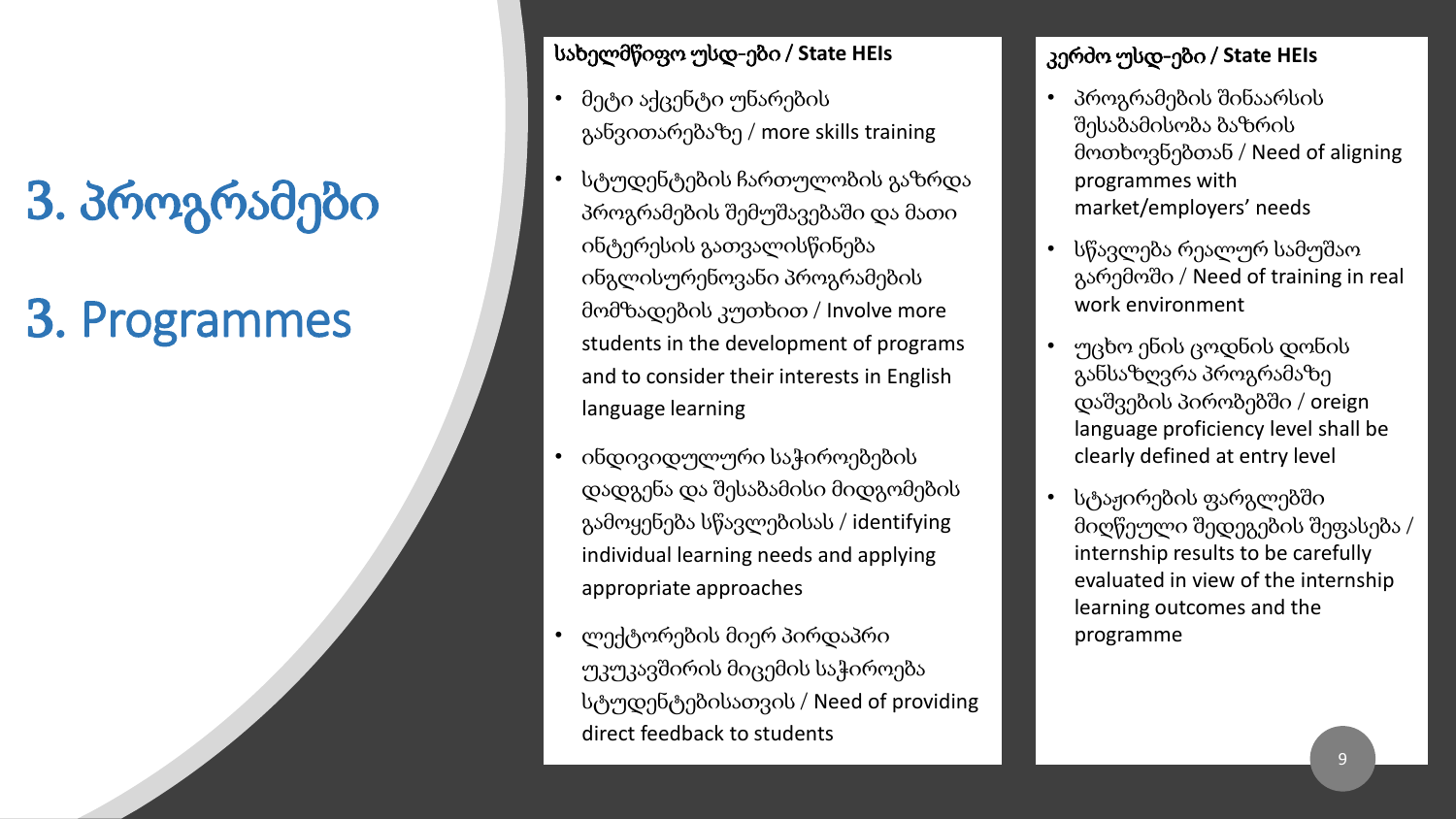4. პერსონალის მართვა

### 4. Personnel Management

კერძო უსდ-ები / **Private HEIs** სახელმწიფო უსდ-ები / **State HEIs**

- სისტემური მიდგომა პერსონალის პროფესიული განვითარებისადმი systematic approach to the planning of the personnel training
- პერსონალის შეფასების სისტემის შემუშავება development of systematic staff evaluation system
- პერსონალის სამუშაო დატვირთვის განსაზღვრა define method of staff workload
- პროცესების გაუმჯობესება ახალი თანამშრომლების სამუშაო გარემოში ინტეგრაციისათვის / Improve procedures for integrating new employees into work environment
- აკადემიური სამუშაო ძალის დაბალანსება ასაკობრივი კუთხით / work towards a much more age-balanced academic work force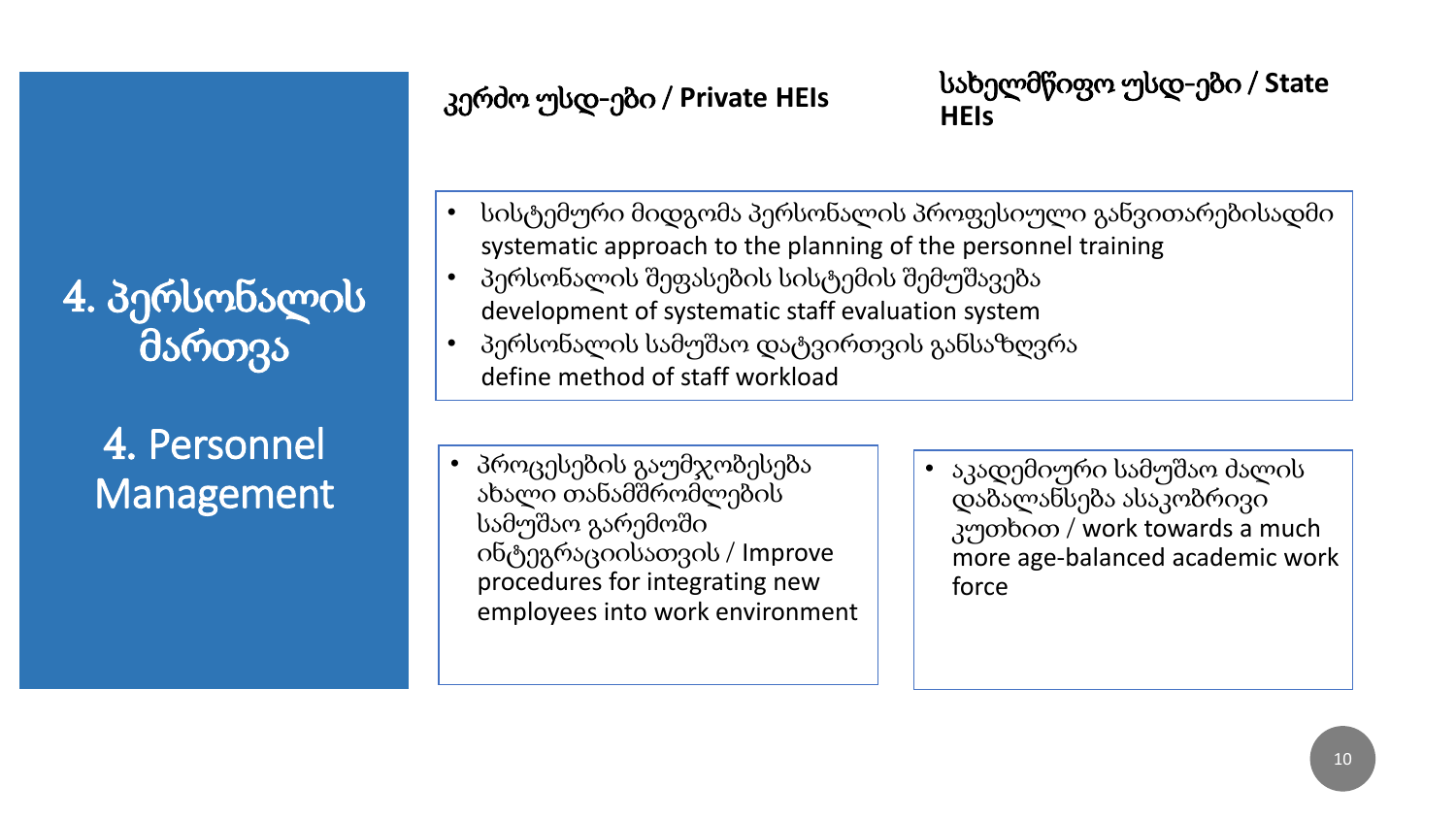# 5. სტუდენტების მხარდაჭერის სერვისები 5. Students' Support Services

### სახელმწიფო უსდ-ები / **State HEIs**

- კარიერული მარდაჭერის, სტაჟირებების და საერთაშორისო სტუდენტებისათვის საჭირო სერვისების განვითარება / provisions for student career support, student internships and foreign student information services be further developed and enhanced
- კურსდამთავრებულთა დასაქმების მონაცემების ანალიზი / analyses graduates employment

კერძო უსდ-ები / **Private HEIs**

• სტუდენტური თვითთმართველობის როგორც სტუდენტებისათვის პოზიტიური ცვლილებების მომტანი ორგანოს ხელშეწყობა, მისი ჩართვა საუნივერსიტეტო ცხოვრებასა და გადაწყვეტილებების მიღების პროცესში/ Promote the perception of student selfgovernment as a change maker among students, that is focused on students needs and engages in University life and decision making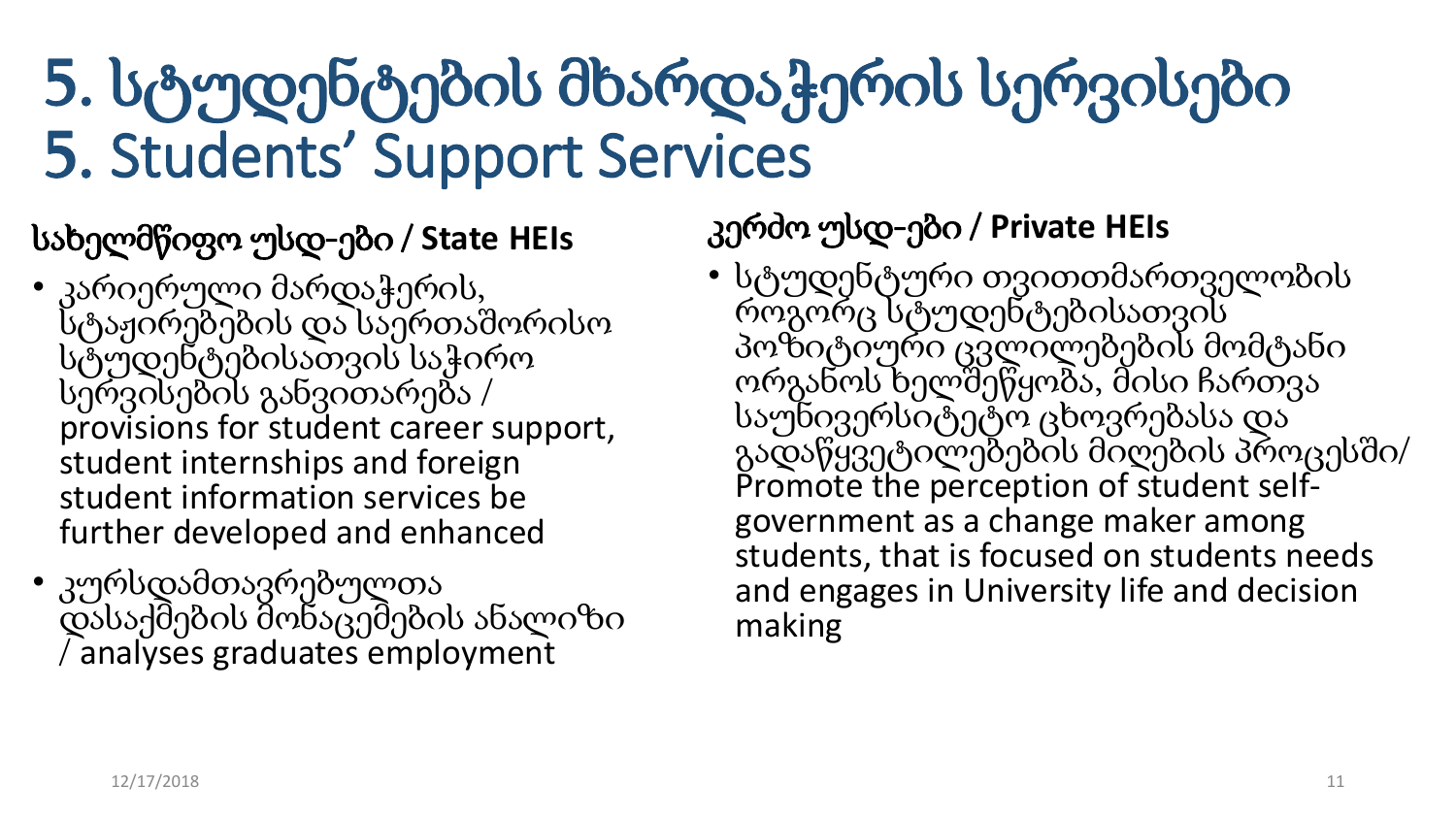6. კვლევა და განვითარება 6. Research & Development

#### სახელმწიფო უსდ-ები / **State HEIs**

- კვლევითი ინსტიტუტების უნივერსიტეტთან ინტეგრაციის სტრატეგიის შემუშავება / Need of developing targeted strategy for better integration of research institutes within the university
- კვლევის პრიორიტეტებისა და ფოკუსის ჩამოყალიბება / Formulate research priorities and the focus of research.
- კვლევის შედეგების ხარისხის გაზრდა Increase quality of research outputs.
- მოწვეული და აკადემიური პერსონალის წევრებისათვის კვლევის უნარების განვითარების მხარდაჭერა / Promote the research skills development of the academic and invited staff
- კვლევის ინტერნაციონალიზაციის შეფასება დარგებში, რომლებიც შესაძლოა საინტერესო იყოს სხვა ქვეყნების უნივერსიტეტებისათვის / Evaluate the internationalization of research in areas which would be of interest to foreign universities
- კვლევის აქტივობებისა და ინტერნაციონალიზაციის შეფასების სისტემის შემუშავება / develop a strategy that would be able to make evaluation of Research Activities and Internationalization of research activities

#### კერძო უსდ-ები / **Private HEIs**

- კვალიფიციური (აკადემიური და ადმინისტრაციული) კადრების მოზიდვა კვლევითი საპროექტო განაცხადების შემუშავების მიზნით / High qualified staff (academic and administrative) should be attracted to help with writing research proposals
- მეტი აქცენტის გაკეთება კვლევების მიმართულებით თანამშრომლობის დამყარებაზე ევროპის უნივერსიტეტებთან/საერთაშორისო უნივერსიტეტებთან ან ცენტრებთან დ ახალგაზრდა მკვლევარების გაცვლა / More orientation to establish new research collaboration with European or International universities or centers and exchange of young researchers

12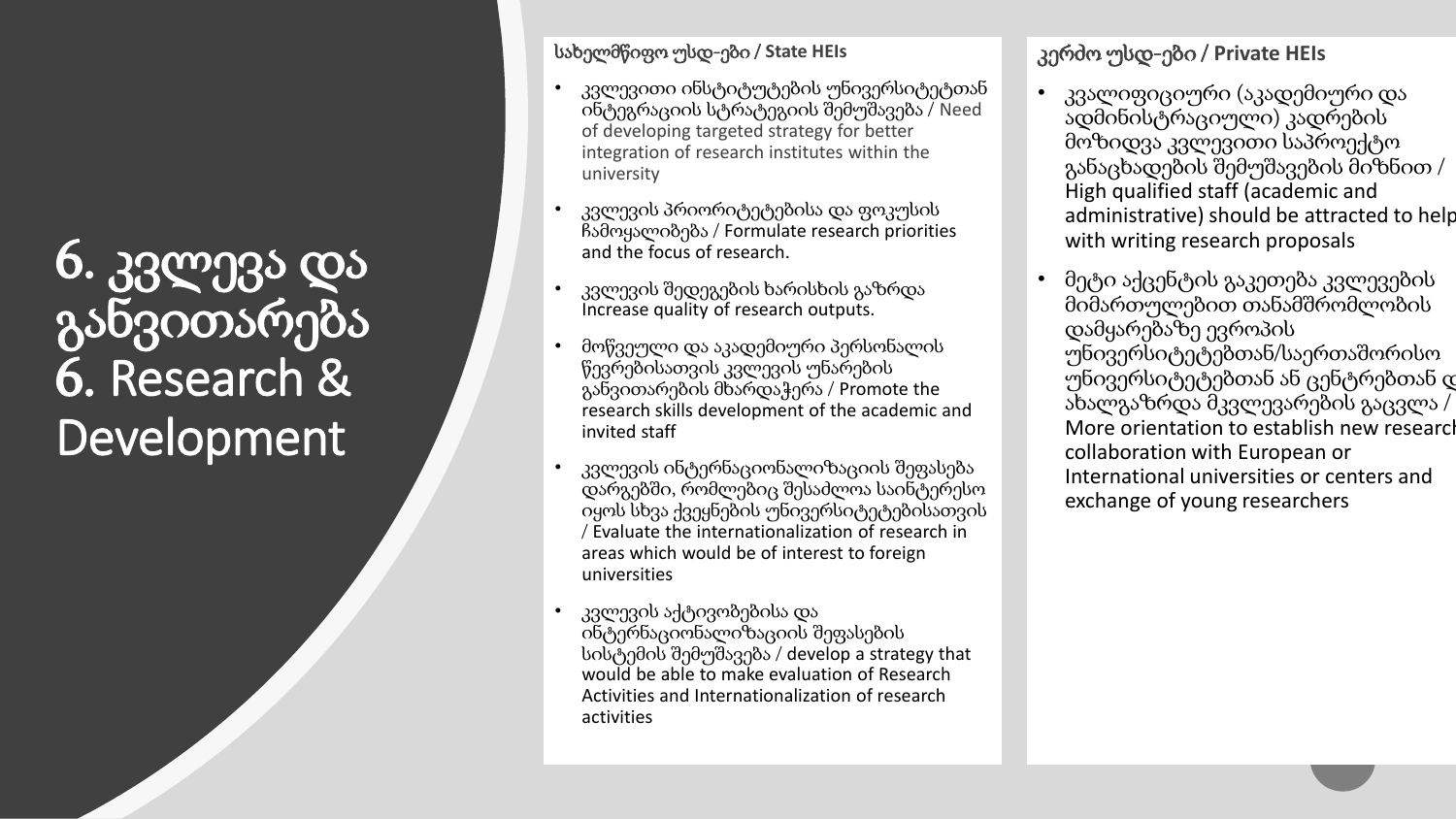### კერძო უსდ-ები / **Private HEIs**

- ინფრასტრუქტურის გაუმჯობესება კვლევისა და სწავლებისათვის / infrastructure for research and teaching
- ბიბლიოთეკების უკეთ მომზადება საერთაშორისო სტუდენტებისა და პერსონალის მომსახურების მიზნით / libraries to be better prepared to serve international students and staff
- სამეცნიერო ბაზებზე წვდომისა და გამოყენების გაზრდა / Increase the accessibility and effective use of scientific databases
- ფინანსური მენეჯმენტის სისტემის მოდერნიზების შესაძლებლობების შესწავლა / study the possibilities of modernizing financial management system
- გარე აუდიტის ჩატარების უზრუნველყოფა / ensure conduct of external audit
- ბიუჯეტში პრიორიტეტის მინიჭება კვლევითი აქტივობებისათვის / prioritizing research activities in a budget

#### სახელმწიფო უსდ-ები / **State HEIs**

- ბიბლიოთეკის მართვის სისტემის განახლება / Need to Update the library management system
- სტუდენტებისა და პერსონალის ინფორმირება ხელმისაწვდომ საბიბლიოთეკო რესურსებზე / Informing the students and staff regarding the available library resources
- შენობების სრული ადაპტრირება სპეციალური საჭიროებებს მქონე პირებისათვის / Make all buildings fully accessible for people with special needs

12/17/2018

7. მატერიალური რესურსები

## 7. Material **Resources**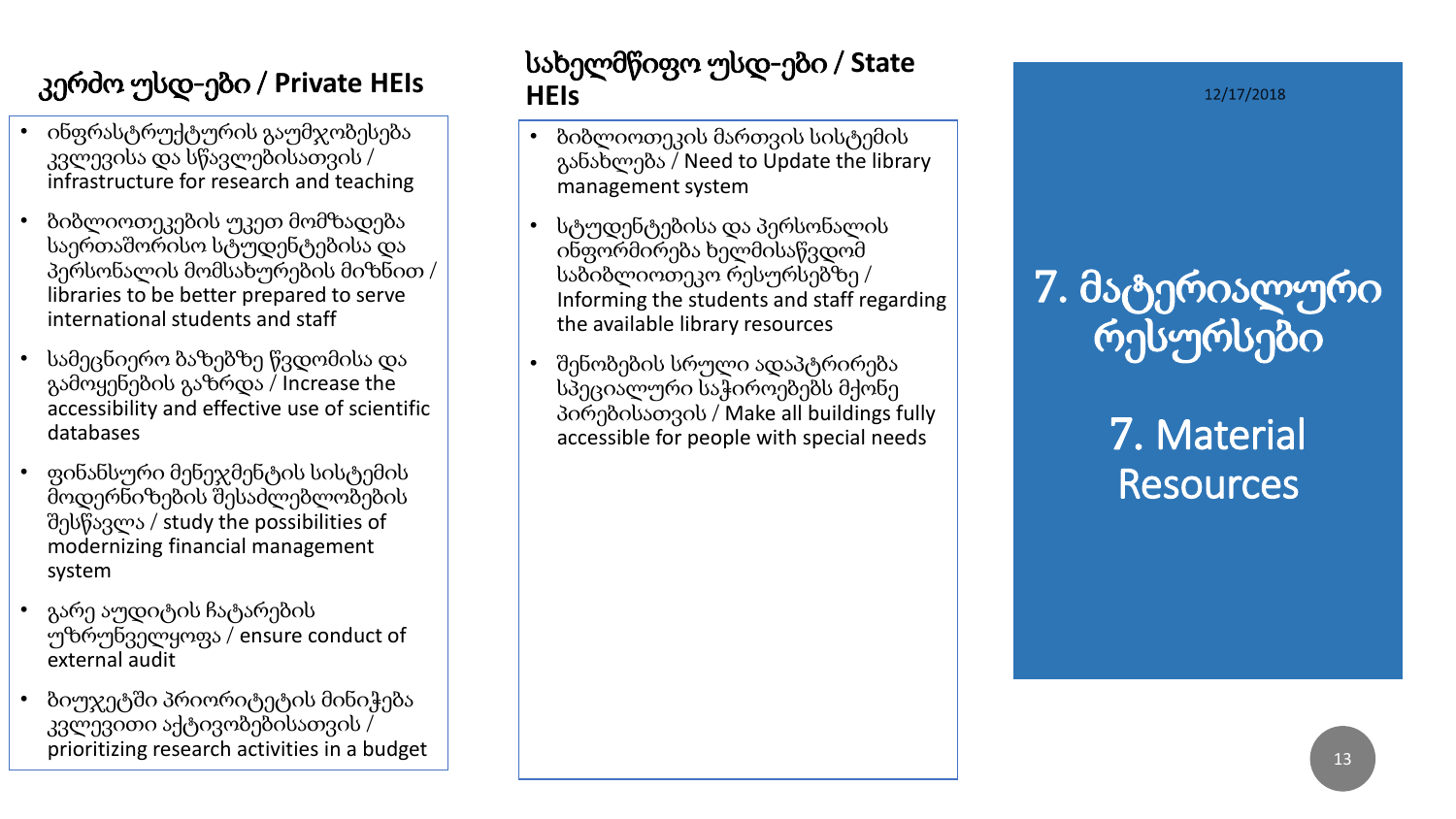# საუკეთესო პრაქტიკები Best Practices at HEIs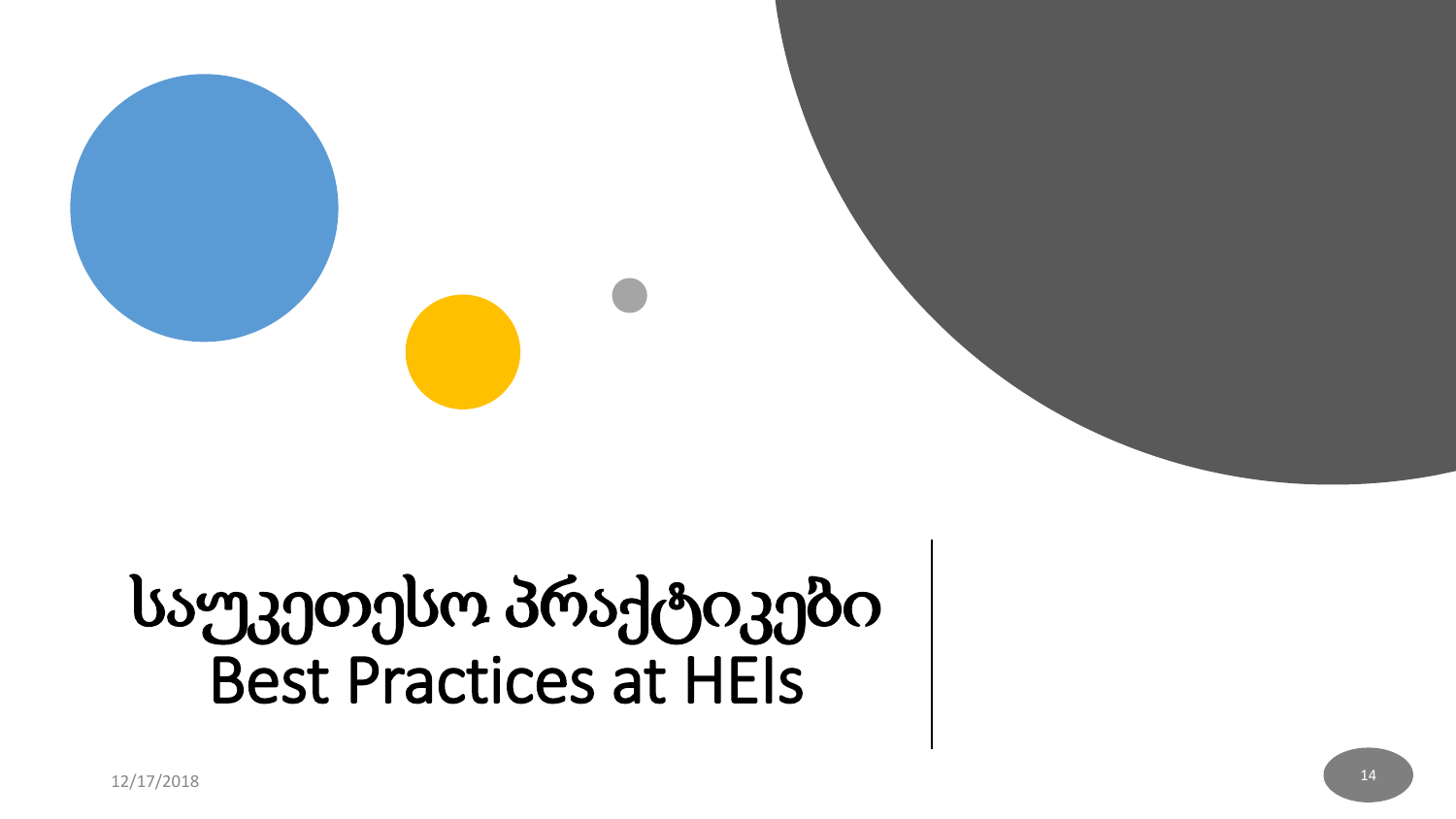## საუკეთესო პრაქტიკა Best Practices

#### მისია და სტრატეგიული დაგეგმვა

✓ განვითარების ტემპის ეფექტური კონტროლი, მეტი აქცენტი ხარისხზე და არა შემოსავლის მიღებაზე

#### პროგრამები

- ✓ მეტი აქცენტი უნარების გამომუშავებაზე ვიდრე ცოდნაზე / სტუდენტთა მხარდაჭერის სერვისები
- რამოდენიმე უნივერსიტეტი თუ მოახერხებს მსოფლიოში იყოს სტუდენტებზე ორიენტირებული ამ დონით
- ✓ შესაძლებლობა სტუდენტებისათვის დაიწყონ სწავლის საფასურის გადახდა სწავლის დასრულების შემდეგ. სტუდენტების უფლებებისა და პასუხისმგებლობების ეფექტური მართვა; კავშირების შენარჩუნება კურსდამთავრებულებთან
- $\checkmark$  ინდივიდუალური სასწავლო კონტრაქტი თითოეული სტუდენტისათვის
- ✓ მოწყვლად და სპეციალური საჭიროებების მქონე სტუდენტებზე ზრუნვა / სამგზავრო ფასდაკლების ბარათები სტუდენტებისათვის

#### **Mission and Strategic Planning**

 $\checkmark$  Effective control of pace of growth emphasizing quality rather than high return on investment

#### **Programmes**

 $\checkmark$  orientation towards skills acquisition on top of knowledge

#### **Student Support Services**

- $\checkmark$  'Few universities in world could can demonstrate such level of studentcenteredness'
- $\checkmark$  Possibility for students to defer tuition fee until after graduation. Effective handling of students' rights and responsibilities. Continuity of contact with Alumni
- $\checkmark$  customized Study Contract with each student
- $\checkmark$  Care of students with vulnerability and disability
- $\checkmark$  discount cards for everyday transportation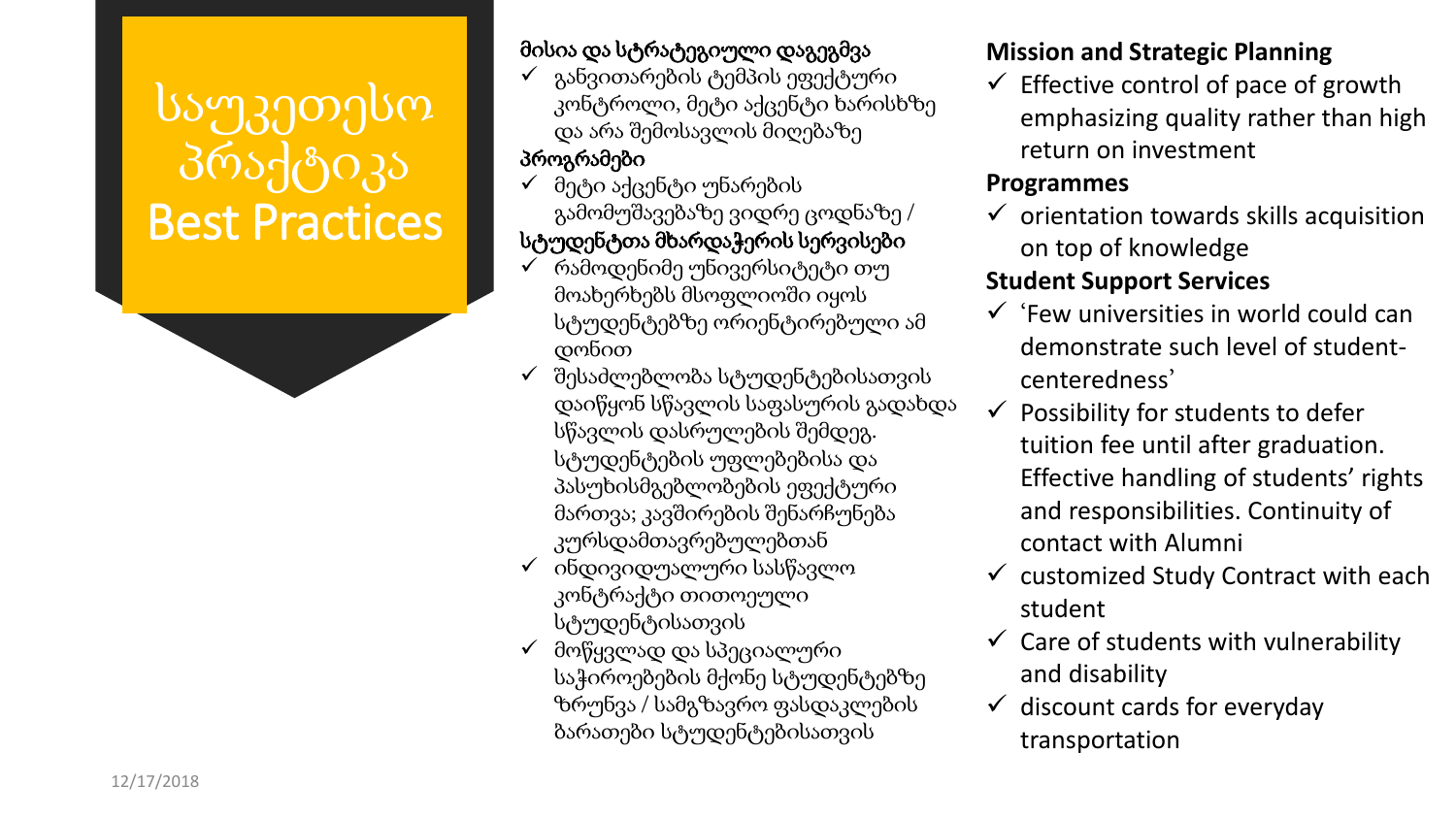## საუკეთესო პრაქტიკა Best Practices

#### კვლევა და განვითარება - **Research and Development**

- $\checkmark$  სწავლის, სწავლების, კურიკულუმის განვითარებისა და კვლევის მიმართულებით მუდმივი პერსონალის დაქირავება; პრაქტიკოსი პროფესიონალების მოწვევა ლექციების ჩასატარებლად
- $\checkmark$  Assignment of permanent staff to teaching/learning, curricular development, tutoring and research; use of very diverse, qualified invited lecturers also involved in practical work
- $\checkmark$  სამეცნიერო პუბლიკაციებზე მუშაობა ბაკალავრიატის სტუდენტებისა და პროფესორების თანაავტორობით
- $\checkmark$  BA students involved in research and are co-authors of scientific publications together with their professors

#### მატერიალური რესურსები - **Material Resources**

- $\checkmark$  უნივერსიტეტის შენობებსა და ბიბლიოთეკაზე 24-საათიანი წვდომა; 24-hour accessibility of buildings and library
- $\checkmark$  სტუდენტებისა და თანამშრომლებისათვის ციფრული კომპეტენციების განვითარება - Development of digital competencies of students and staff
- 12/17/2018 **12/17/2018 12**  $\checkmark$  "ისწავლე დღეს, გადაიხადე ხვალ" შესანიშნავი ფორმულა, რაც საშუალებას აძლევს ადამიანებს გააგრძელონ სწავლა კონკრეტული მიმართულებით დასაქმების შემდეგ / remarkable beyond entrance in professional life).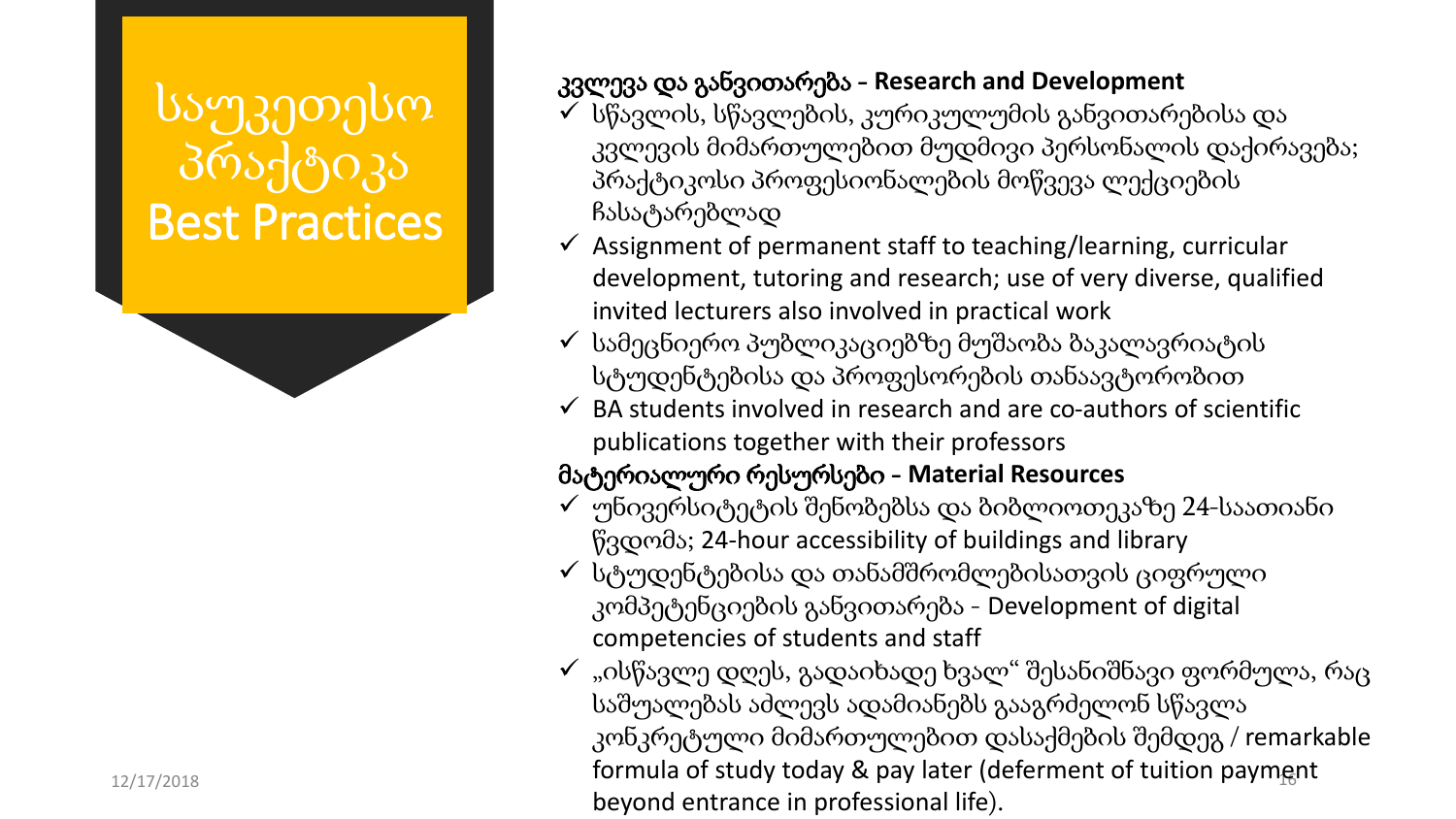# შემდგომი ნაბიჯები Further Steps

- მიღებული შედეგების სიღრმისეული ანალიზი და შედეგად:
	- მუშაობის გაგრძელება უნივერსიტეტებში ხარისხის კულტურის განვითარების მხარდასაჭერად
	- ექსპერტთა შესაძლებლობების გაძლიერება და მეტი საერთაშორისო ექსპერტების ჩართვა ინსტიტუციურ შეფასებებში
- თანამშრმლობის დამყარების მეტი შესაძლებლობების დამყარება ევროპის განათლხების ხარისხის უზრუნველყოფის სააგენტოებთან, გამოცდილების გაზიარებისა და შემდგომი განვითარების კუთხით
- In-depth analysis of outcomes:
	- Continue working on enhancing quality culture at HEIs
	- Increasing experts' capacities; involving more international experts in institutional evaluations
- Looking for more opportunities for sharing experience of the European QA agencies for further development